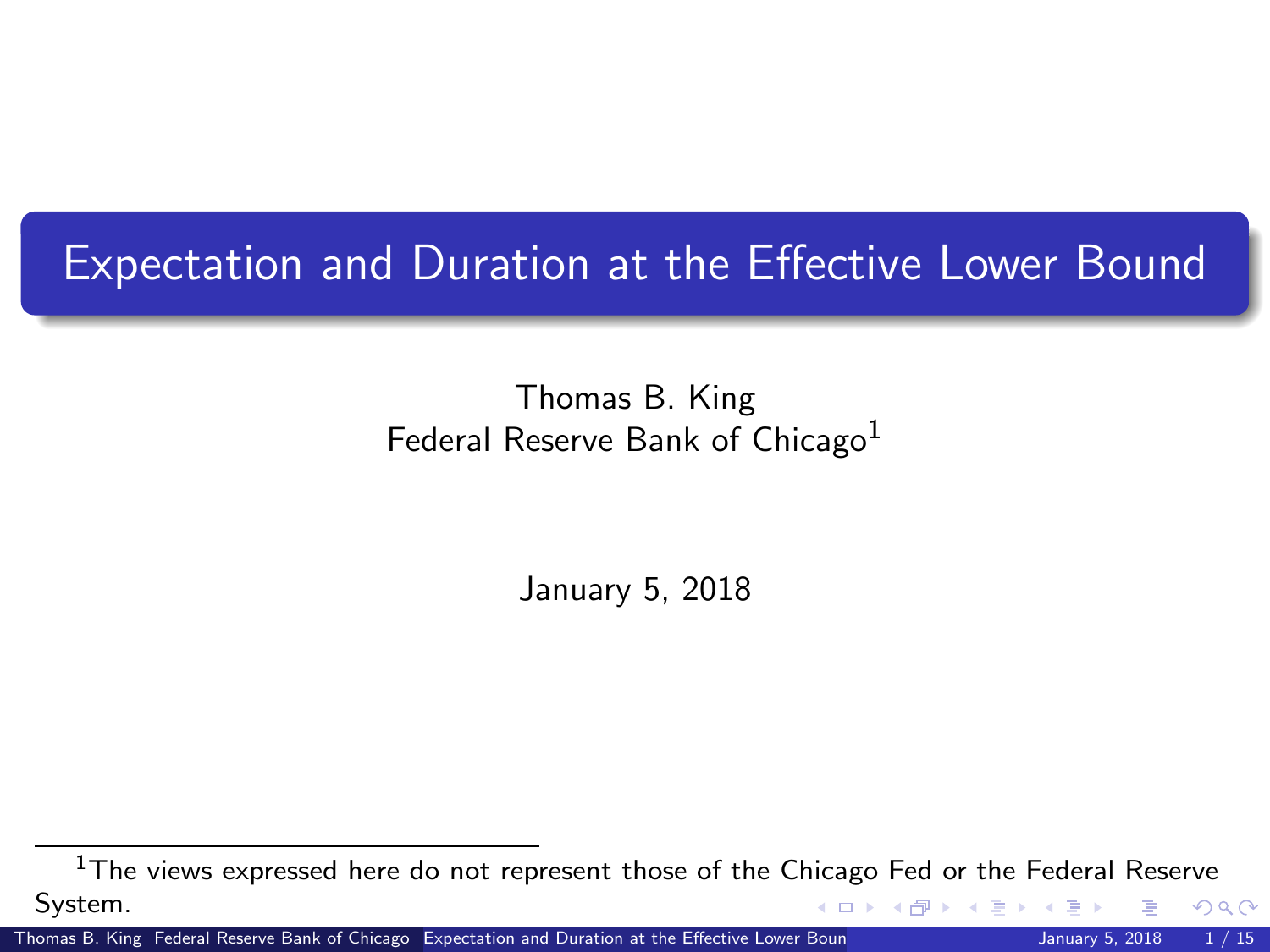### Introduction

I study the relative effects of duration exposures and short-rate expectations in a structural model of the yield curve.

- Important for understanding unconventional monetary policy forward guidance and QE
- **•** Previous models of this type ignore the ELB
	- Vayanos and Vila, 2009; Greenwood and Vayanos, 2014
- I incorporate the ELB using a shadow-rate structure.
	- Kim and Singleton, 2012; Krippner, 2012; Wu and Xia, 2015

Qualitatively:

- Effects of changes in bond supply on term premia are attenuated at ELB.
- Forward guidance at the ELB has effects on term premia that it does not have during normal times.

Quantitatively:

- The model matches the yield data well, including event-studies on unconventional policy.
- The Fed's unconventional policy mostly operated by changing the anticipated short-rate path, not by reducing duration expo[sur](#page-0-0)e[s.](#page-2-0)  $QQ$  $\left\{ \left( \left. \bigoplus \right. \right. \left. \left. \left. \left( \left. \right. \right. \right. \left. \left. \right. \right. \left. \left. \right. \right. \left. \left. \right. \right. \left. \left. \left. \right. \right. \left. \left. \right. \right. \left. \left. \right. \right. \left. \left. \left. \right. \right. \left. \left. \right. \right. \left. \left. \left. \right. \right. \left. \left. \right. \right. \left. \left. \right. \right. \left. \left. \right. \left. \left. \right. \right. \left. \left. \right. \right. \left$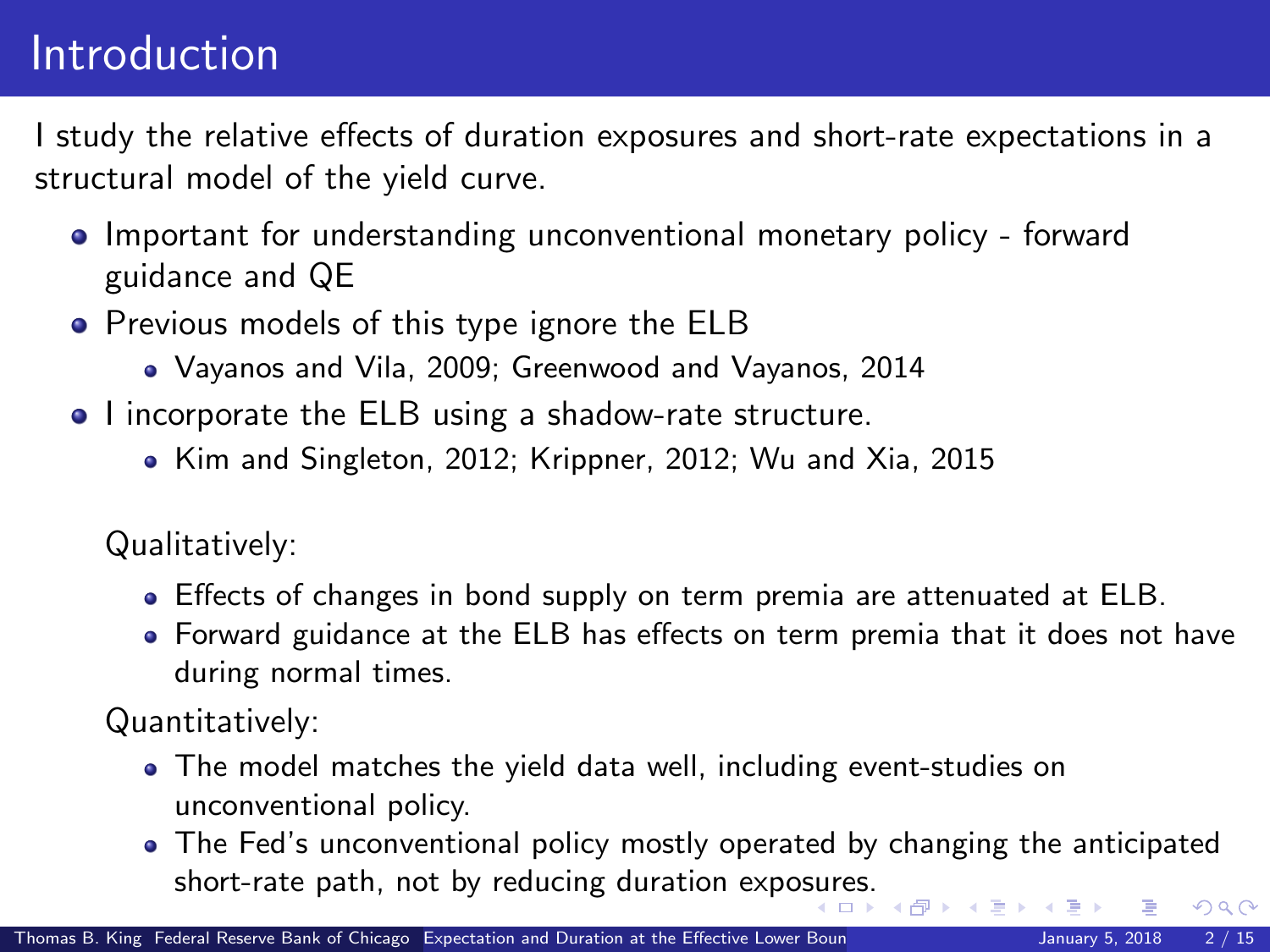<span id="page-2-0"></span>Following Vayanos-Vila and others, arbitrageurs solve

$$
\max_{x_t(\tau)\forall\tau} E_t \left[ dW_t \right] - \frac{a}{2} \text{var}_t \left[ dW_t \right] \tag{1}
$$

subject to

$$
dW_t = \int\limits_0^T x_t(\tau) \frac{dP_t^{(\tau)}}{P_t^{(\tau)}} d\tau + r_t \left( W_t - \int\limits_0^T x_t(\tau) d\tau \right) \tag{2}
$$

where  $W_t$  is wealth,  $x_t\left(\tau\right)$  is bond holdings at maturity  $\tau,\,P_t^{\left(\tau\right)}$  is the bond price at maturity  $\tau$ , and  $r_t$  is the short rate.

 $\Omega$ 

**K ロ ト K 倒 ト K 差 ト K**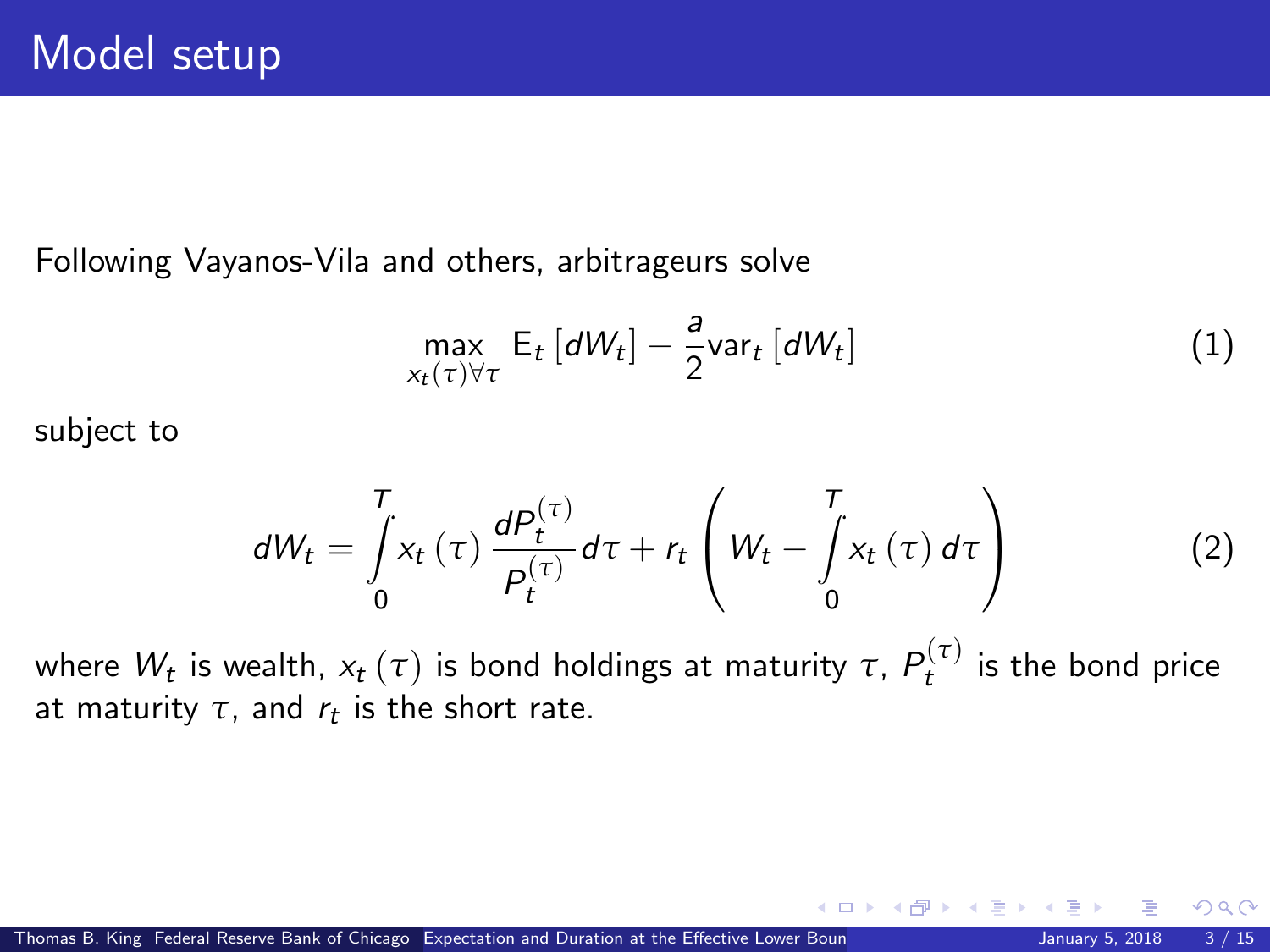FOC:

$$
E_{t}\left[dp_{t}^{(\tau)}\right] = r_{t} + a \int_{0}^{T} x_{t}\left(\tau'\right) \text{cov}_{t}\left[dp_{t}^{(\tau)}, dp_{t}^{(\tau')}\right] d\tau' + \underbrace{J_{t}^{(\tau)}}_{\text{Jensen}}
$$
(3)

Can also solve for yields through the usual relationship.

The government supplies bonds  $s_t(\tau)$ . Equilibrium is determined by

$$
s_t\left(\tau\right) = x_t\left(\tau\right) \tag{4}
$$

**K ロ ▶ K 御 ▶ K 君 ▶** 

Levels of  $s_t(\tau)$  that increase the portfolio variance raise required returns (and therefore yields).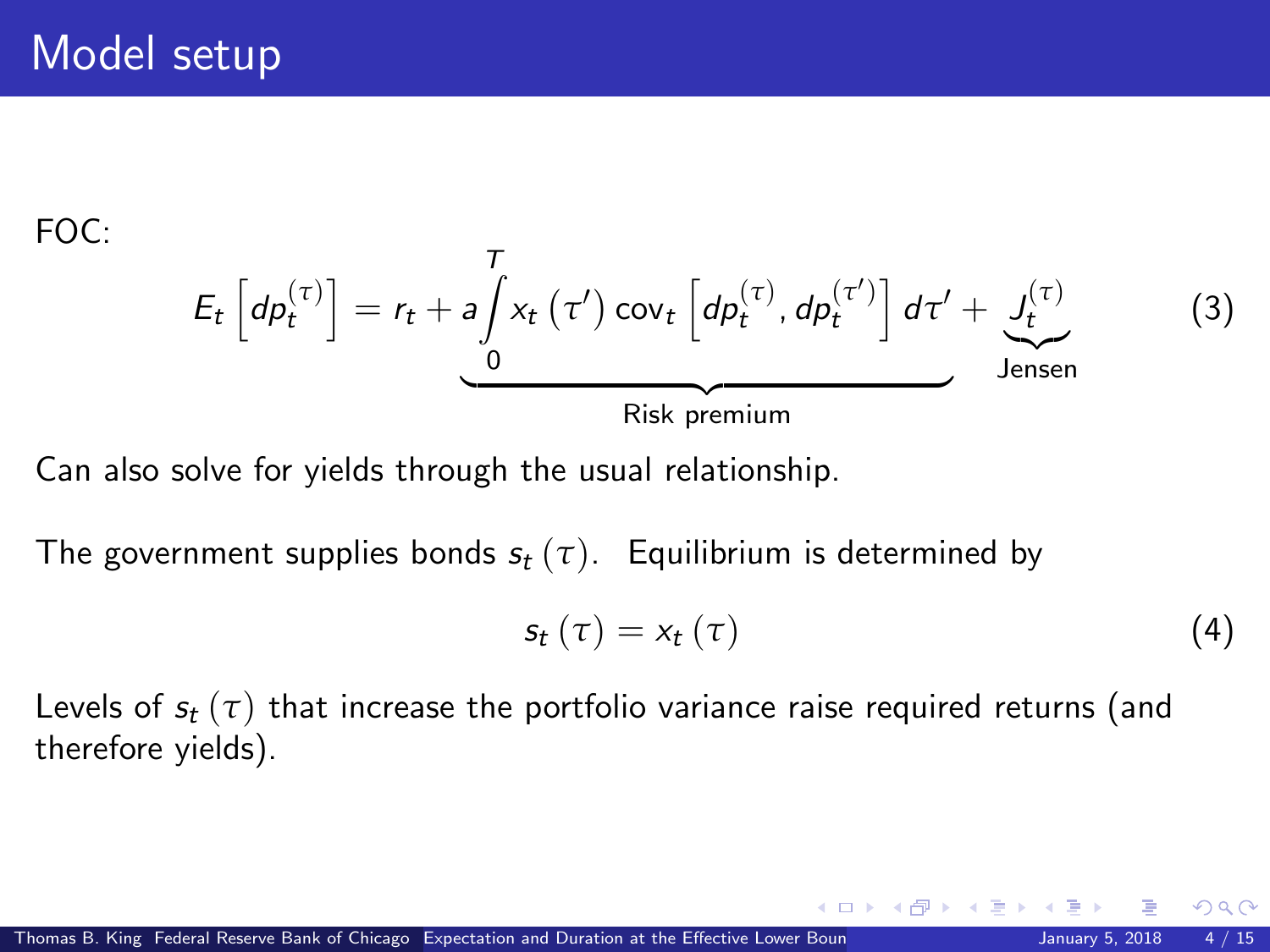### State Variables: Shadow rate State Variables: Shadow rate

The short rate follows The short rate follows

$$
r_t = \max[\hat{r}_t, b] \tag{5}
$$

where b is the ELB and where *b* is the ELB and

$$
\widehat{r}_t = \mu_{\widehat{r}}(1 - \phi_{\widehat{r}}) + \phi_{\widehat{r}}\widehat{r}_{t-1} + e_t^{\widehat{r}} \qquad e_t^{\widehat{r}} \sim \text{Niid } (0, \sigma_{\widehat{r}})
$$
(6)

ELB dampens interest-rate uncertainty: ELB dampens interest-rate uncertainty:



 $QQ$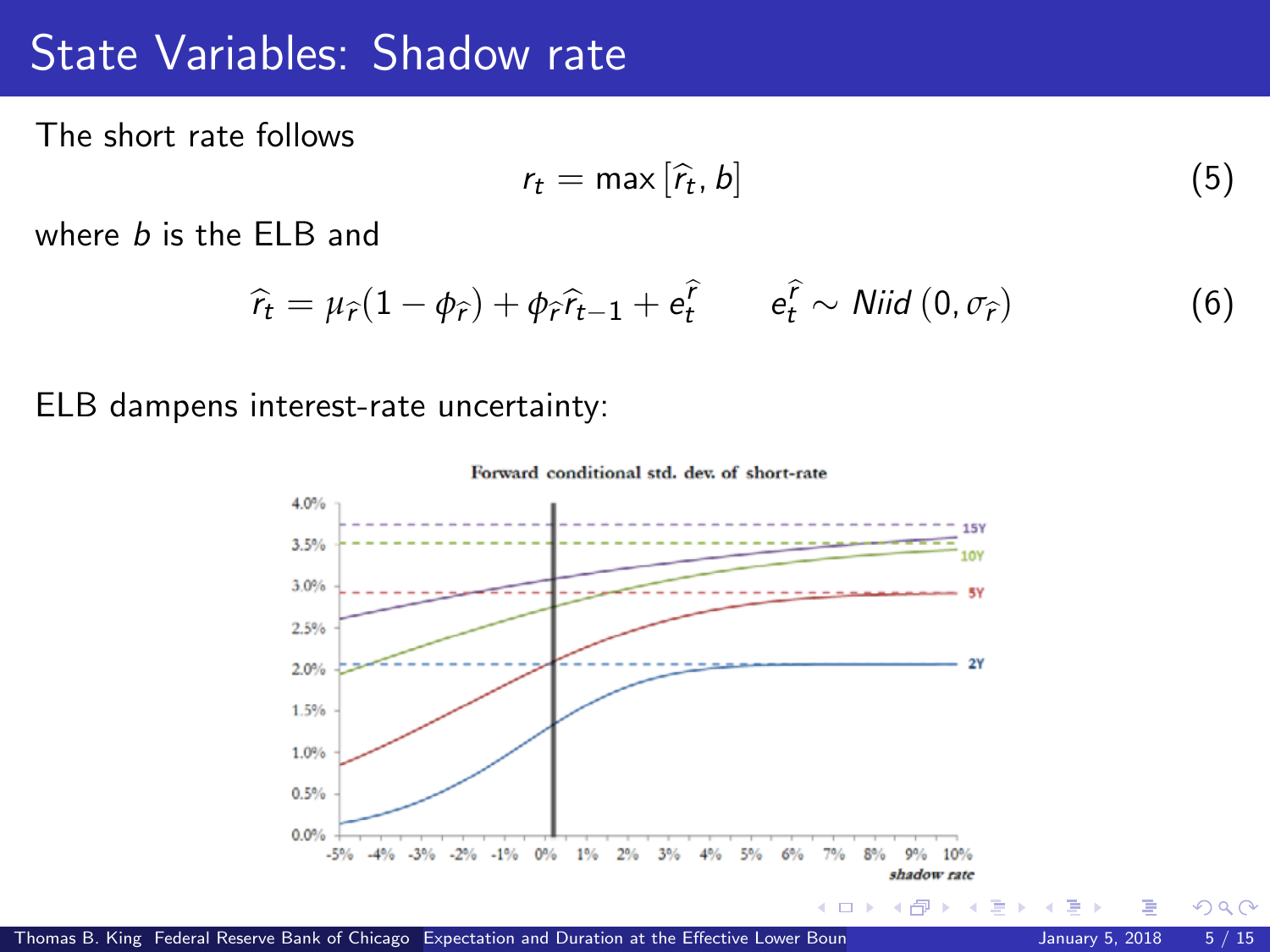Following Greenwood, Hanson, and Stein (2015), reduce bond supply to a single factor:

$$
s_t(\tau) = \zeta + \left(1 - \frac{2\tau}{T}\right)\beta_t\tag{7}
$$

**K ロ ト K 何 ト K ヨ ト** 

$$
\beta_t = \phi_\beta \beta_{t-1} + e_t^\beta \qquad e_t^\beta \sim \text{Niid } (0, \sigma_\beta) \tag{8}
$$

Maturity distribution moves in a see-saw pattern in response to shocks to *β*<sup>t</sup> .

(The shape of the distribution is not of major importance.)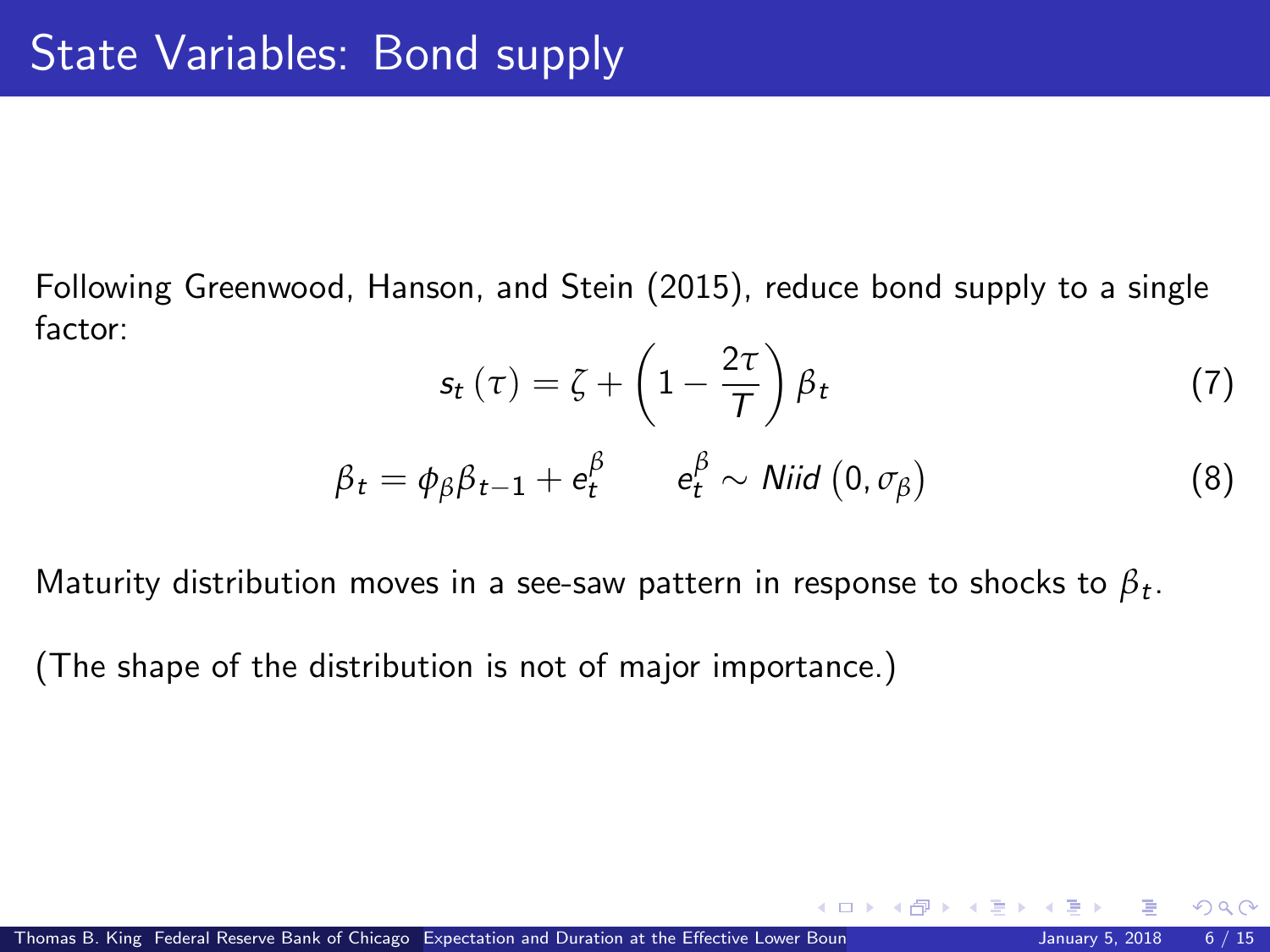### State Variables: Bond supply

The WAM of outstanding debt is

$$
WAM_t \equiv v \frac{\int \tau s_t(\tau) d\tau}{\int \tau s_t(\tau)_t d\tau} = v \tau (\frac{1}{2} - \frac{1}{6\zeta} \beta_t)
$$

where  $v$  is the length of one period, in years.

Outstanding 10y equivalents are

$$
\% \Delta 10 \, VE_t \equiv \frac{\frac{V}{10} \int_0^T \tau s_t(\tau) \, d\tau}{\frac{V}{10} \int_0^T \tau s_{t-1}(\tau) \, d\tau} = -\frac{\Delta \beta_{t+h}}{3\zeta - \beta_t}
$$
(10)

**K ロ ト K 何 ト K 日** 

 $\Omega$ 

*β*t) (9)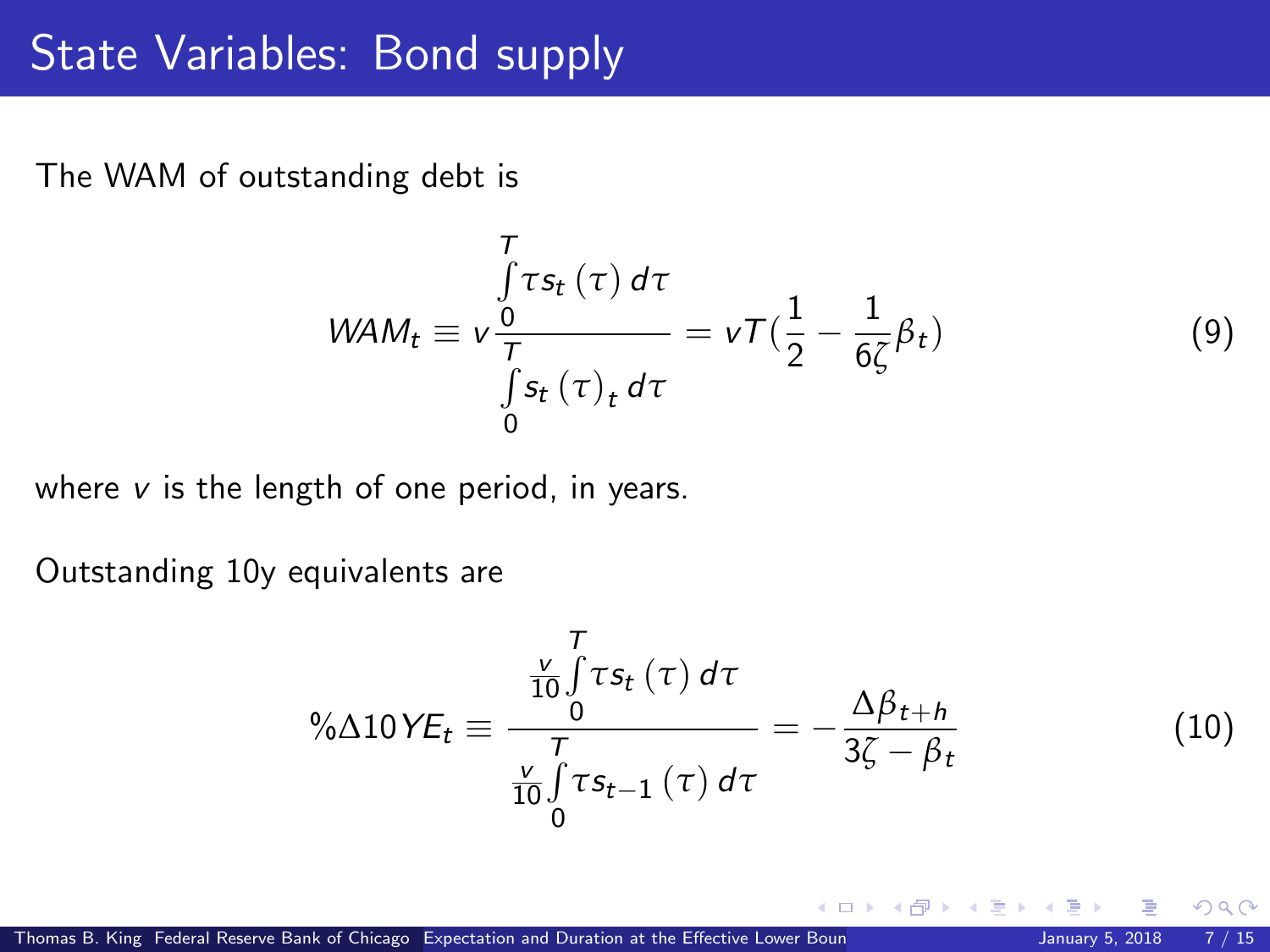<span id="page-7-0"></span>

|                                        |    | Bond supply |      |      | Short rate |           |                    | Risk<br>aversion |      |
|----------------------------------------|----|-------------|------|------|------------|-----------|--------------------|------------------|------|
|                                        |    |             | σο   |      |            | Ф÷        | $\sigma_{\hat{r}}$ |                  |      |
| Shadow-rate model<br>$\lceil 1 \rceil$ | 60 | 0.98        | 0.20 | 0.31 | $5.0\%$    | $_{0.98}$ | 0.78%              | 0.17%            | ).15 |

#### Using data since 1971, I match: Using data since 1971, I match:

- the annual autocorrelation of Treasury WAM the annual autocorrelation of Treasury WAM
- the unconditional mean and std. dev. of the 3M and 10Y yield the unconditional mean and std. dev. of the 3M and 10Y yield
- the unconditional correlation between the 3M and 10Y yield the unconditional correlation between the 3M and 10Y yield
- the mean 3M yield during the ELB period the mean 3M yield during the ELB period
- Model is solved numerically. Model is solved numerically.

 $\Omega$ 

**K ロ ▶ | K 伺 ▶ | K ヨ ▶**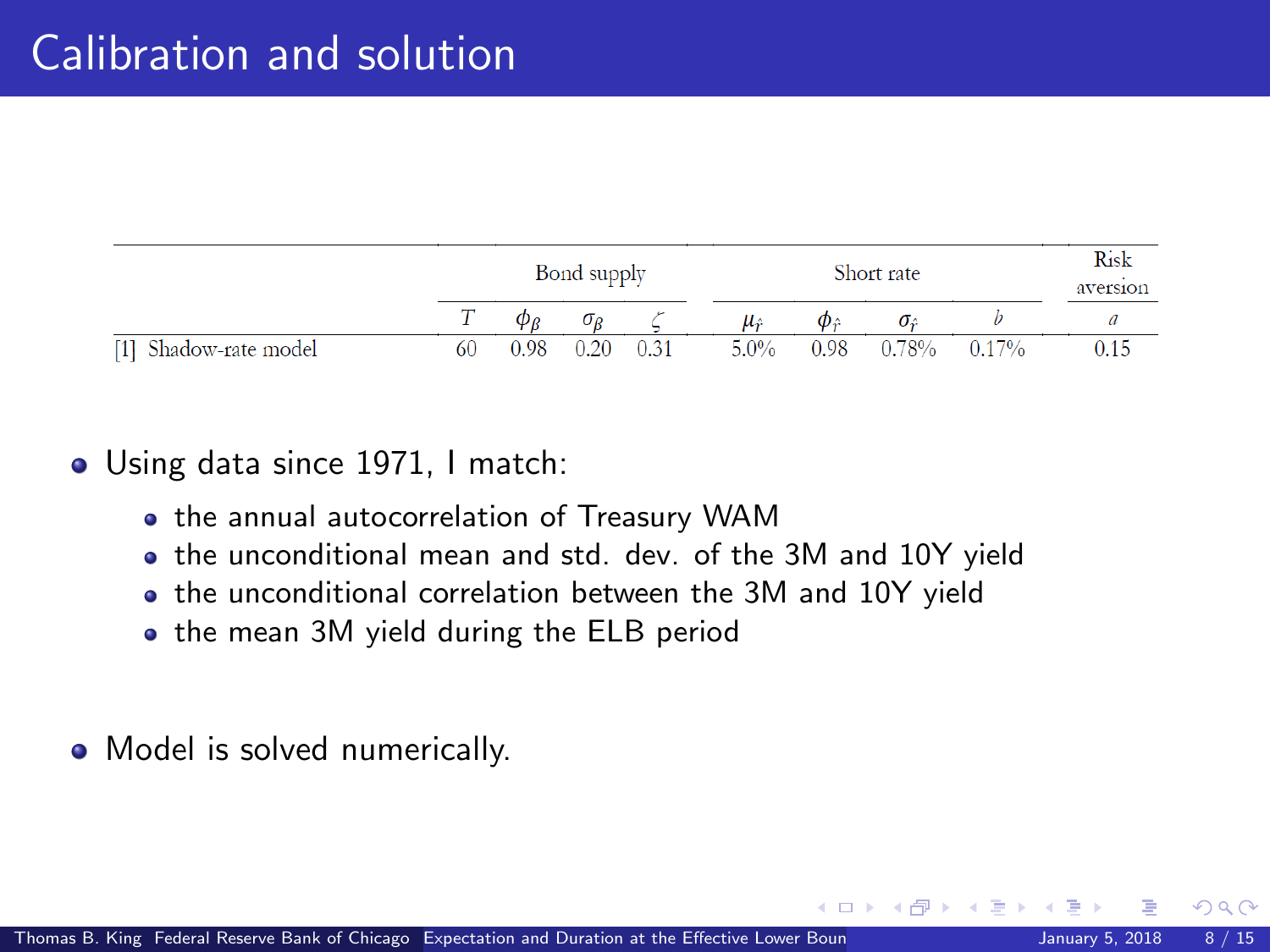### <span id="page-8-0"></span>Evidence on the model's fit

- The model matches the basic features of yields observed at the ELB:
	- Matches the 10Y slope average to within  $0.1\%$ .
	- Matches the 10Y slope std. dev. to within 0.3%.
- Affine model predicts negative short rates, very steep slopes, and excessive volatility.
- Away from the ELB, shadow-rate and affine models perform similarly.
- Model matches regression results on the effects of bond supply (extending Greenwood-Vayanos, 2014).
	- E.g., using 10Y yield as dependent variable:

|       | Coef. on WAM                     |                | Coef. on 2Y yield |      |  |
|-------|----------------------------------|----------------|-------------------|------|--|
|       | above $ELB$ at $ELB$ $\parallel$ |                | above ELB at ELB  |      |  |
| Data  | 0.19                             | 0.06           | 0.8               | 2.3  |  |
| Model | $\degree$ 0.12                   | $^{\circ}0.08$ | ~ი ⁊              | >2.0 |  |

(Model results are generally within 1 s.e. of reg[res](#page-7-0)s[io](#page-9-0)[ns](#page-7-0)[.\)](#page-8-0)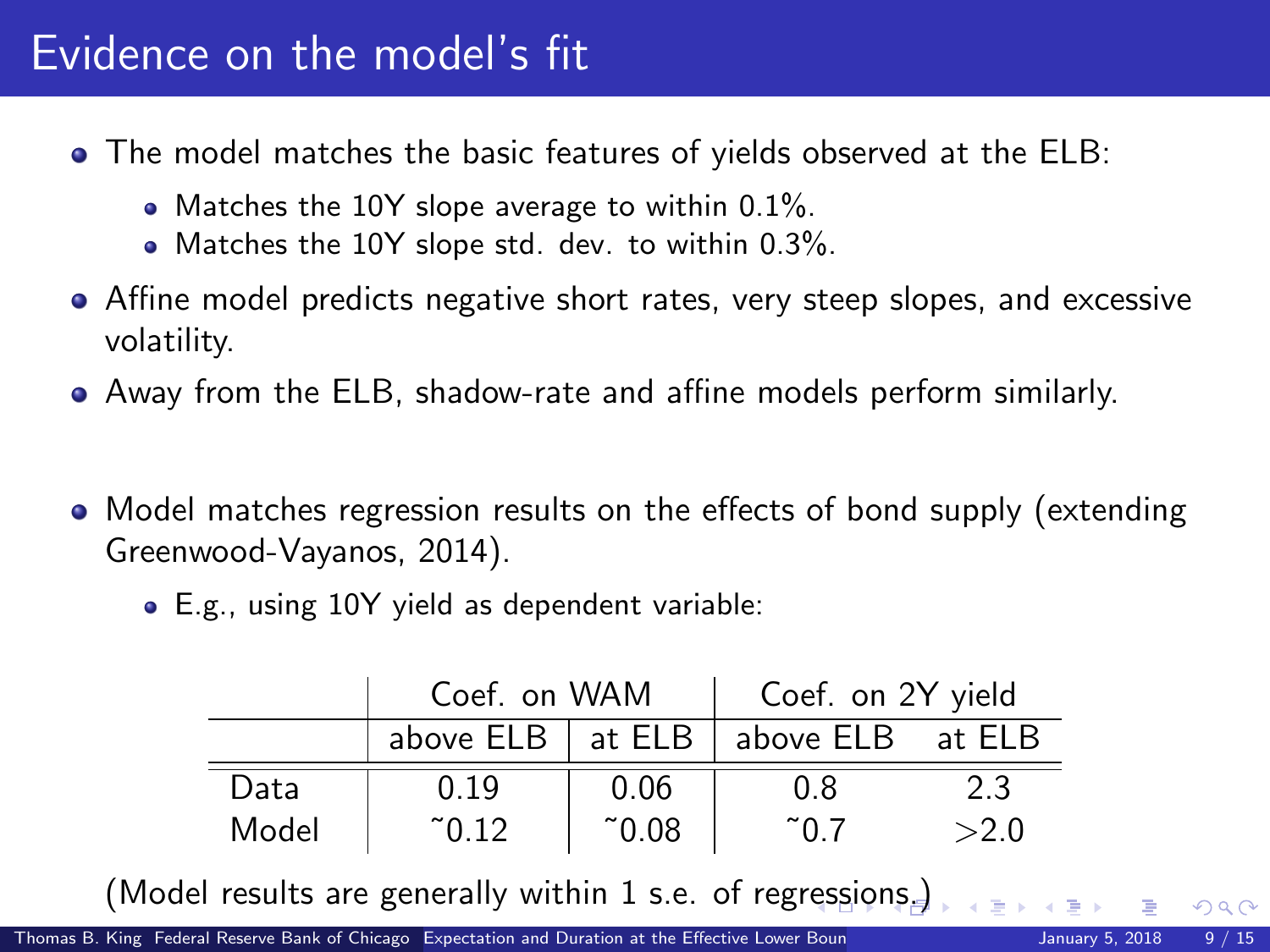# <span id="page-9-0"></span>Factor loadings in the shadow-rate model Factor loadings in the shadow-rate model

For arbitrary state values, we have For arbitrary state values, we have

$$
y_t^{(\tau)} \approx C_t^{(\tau)} + A_{\widehat{r},t}^{(\tau)} \widehat{r} + A_{\beta,t}^{(\tau)} \beta \tag{11}
$$

In an affine model,  $A_{\widehat{r},t}^{(\tau)}$  $\begin{matrix} (\tau) \ \hat{r}, t \end{matrix}$  and  $A_{\beta, t}^{(\tau)}$ In an affine model,  $A_{\hat{r},t}^{(\tau)}$  and  $A_{\beta,t}^{(\tau)}$  are constant (and the equation is exact). In the nonlinear model, they are state-dependent. In the nonlinear model, they are state-dependent.



The sensitivity to both factors is *quantitatively* attenuated by the ELB. The sensitivity to both factors is quantitatively attenuated by the ELB. *A*<sup>(*τ*)</sup>loadings chang[e](#page-10-0) *qualit[at](#page-0-0)ively*, reversing [th](#page-8-0)[eir](#page-10-0) [ord](#page-9-0)e[r a](#page-0-0)[cro](#page-14-0)[ss](#page-0-0) [m](#page-14-0)at[urit](#page-14-0)ies.  $\hat{r}^{(t)}$  loadings change qualitatively, reversing their order across maturities.<br> $\hat{r}^{(t)}$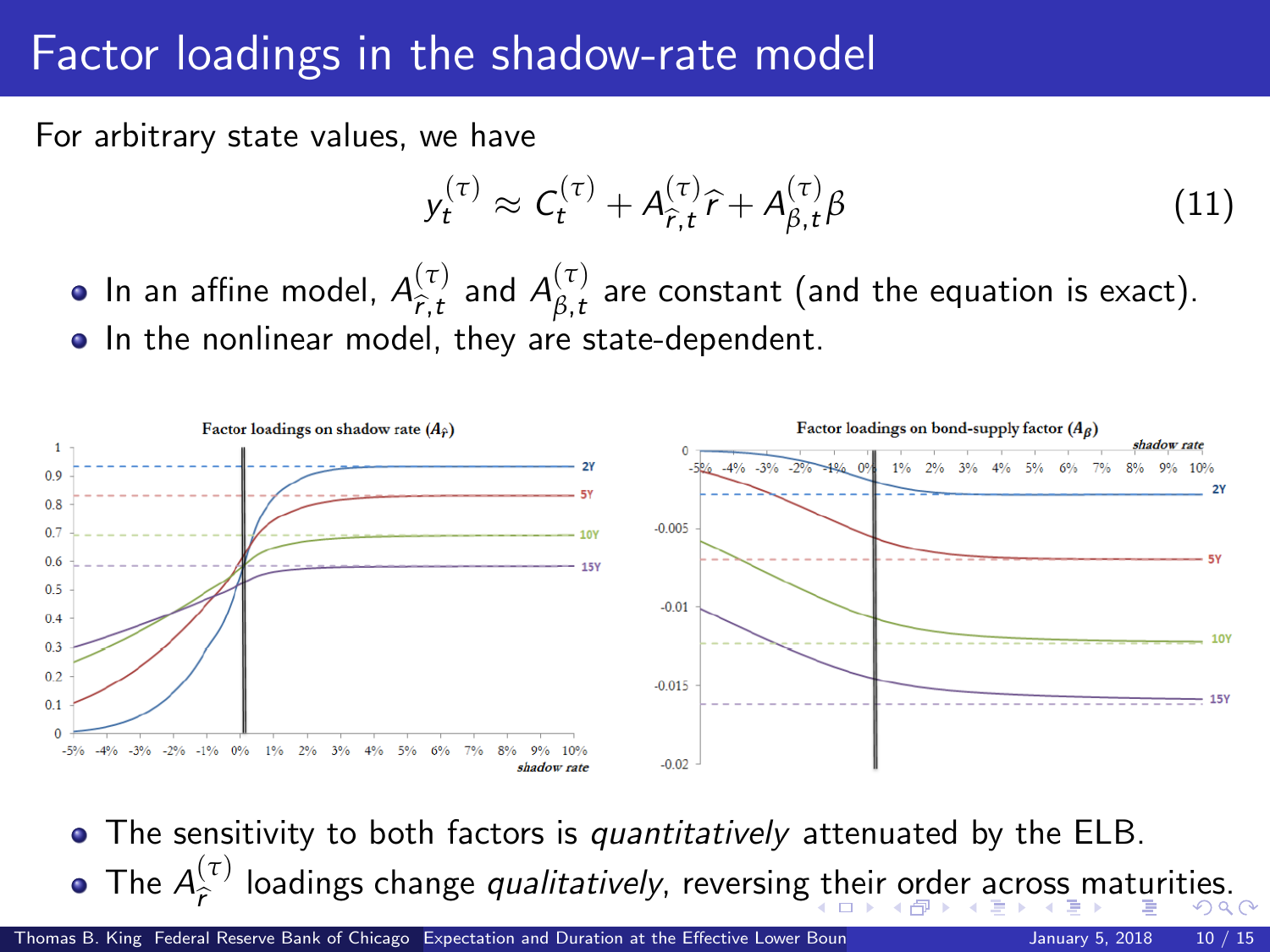### <span id="page-10-0"></span>Effects of shadow-rate shock on yield curve components

Impact of a one-standard-deviation shock to  $\widehat{r}_t$  from different initial values:



 $-1$   $-1$ 

At the ELB: At the ELB:

- Overall effects are smaller.
- Effects are increasing, not decreasing, across maturities.
- Effects on the term premium are important.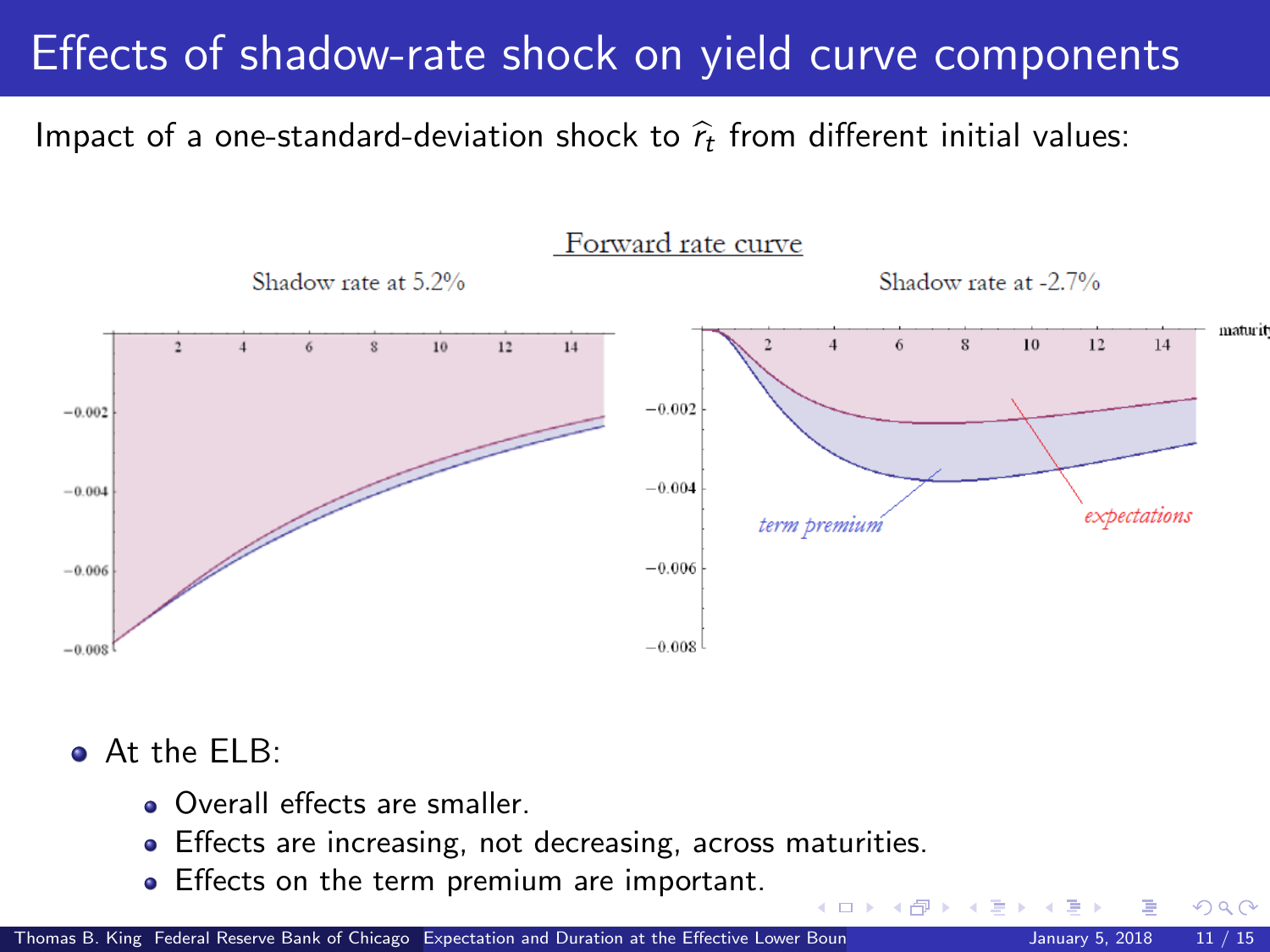### <span id="page-11-0"></span>Assessing unconventional monetary policy Assessing unconventional monetary policy

To study the effects of actual Fed policy in this model, I calculate shocks that correspond to what the Fed actually did: correspond to what the Fed actually did:

- Shadow rate shocks kept  $r_t$  at the ELB for 7 years.
- Fed balance sheet shocks removed 18% of government-backed duration. Fed balance sheet shocks removed 18% of government-backed duration.
	- These are assumed to be less persistent than the  $\beta_t$  shocks above  $(\phi=0.96)$ , but this makes little difference.

Consider a set of trajectories that are consistent with these observations: Consider a set of trajectories that are consistent with these observations:

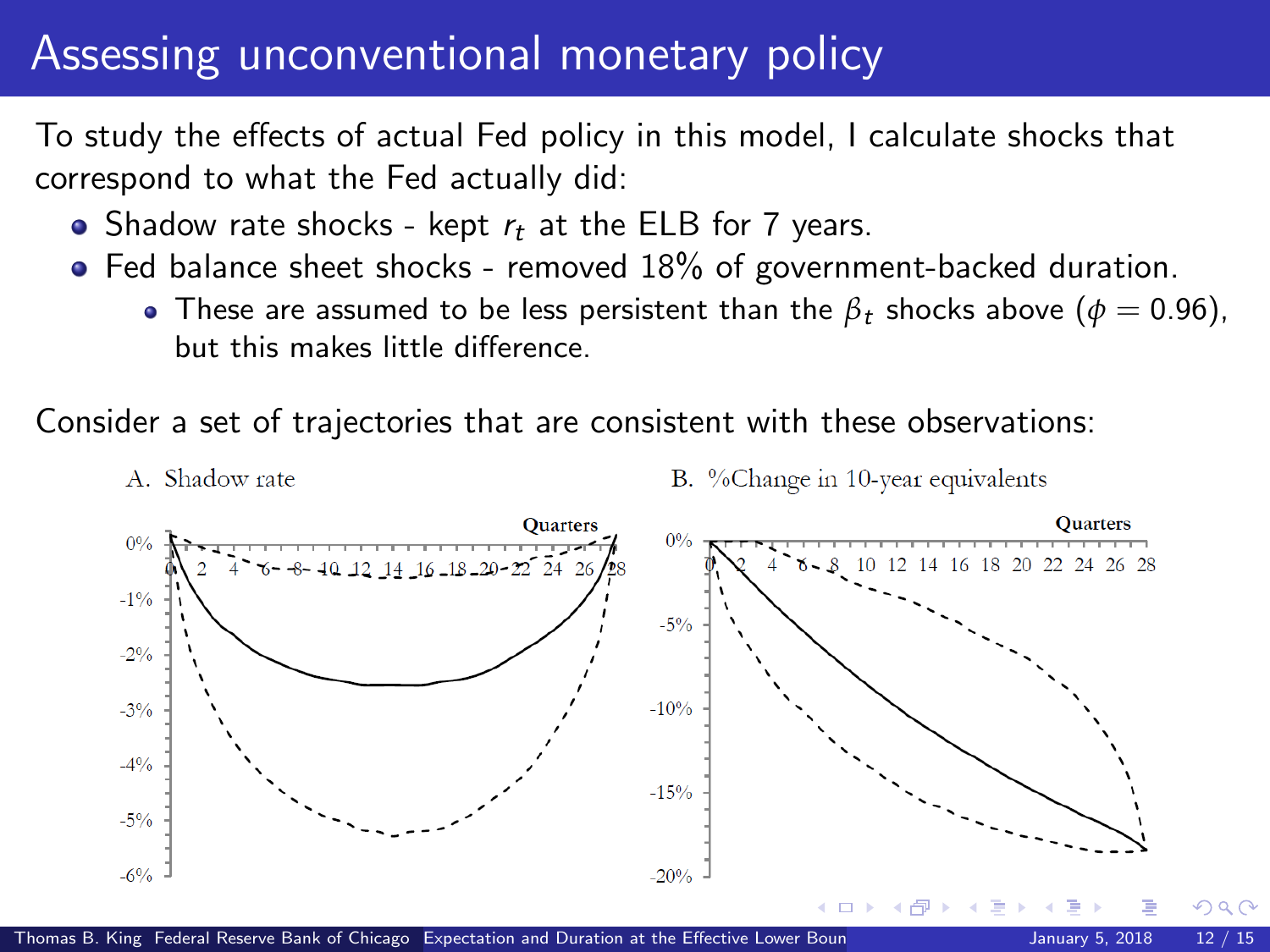### Cumulative yield-curve responses in model sims Cumulative yield-curve responses in model sims

#### Adding up the yield-curve surprises (pseudo event study): Adding up the yield-curve surprises (pseudo event study):

A. Spot yield curve

B. Forward rate curve



- Magnitude is roughly consistent with the cumulative effects of unconventional policy implied by event studies. unconventional policy implied by event studies.
- Model captures the "hump shaped" forward-curve response noted by Rogers Model captures the "hump shaped" forward-curve response noted by Rogers et al. (2014) and others. et al. (2014) and others.  $\Omega$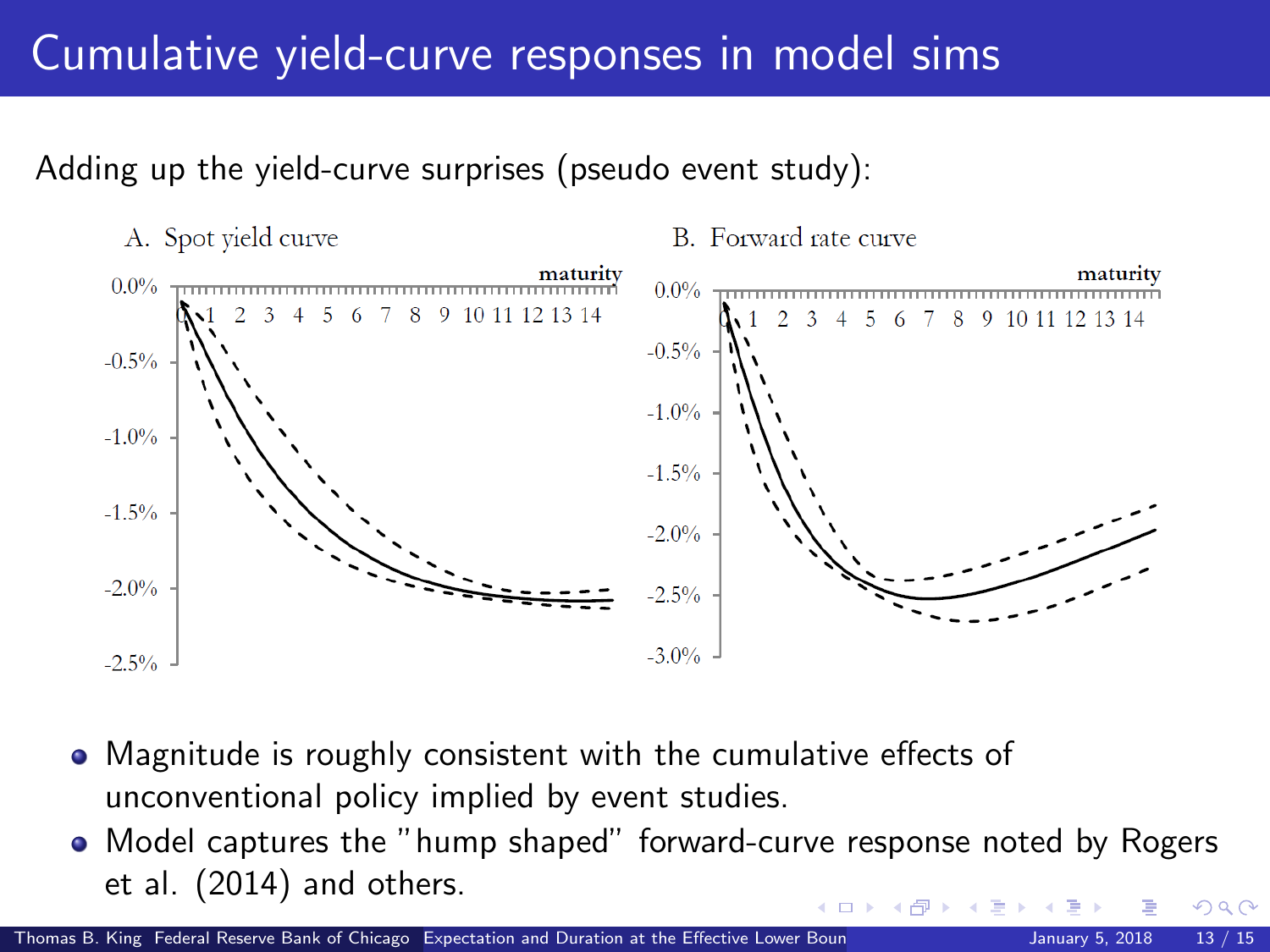## Decomposition of yields w/r/t unconventional policy Decomposition of yields w/r/t unconventional policy shocks shocks

|                |                                                | Shadow-rate shocks               | Fed balance-<br>sheet shocks     |                    |                |
|----------------|------------------------------------------------|----------------------------------|----------------------------------|--------------------|----------------|
| Maturity<br> 1 | Expectations<br>component<br>$\lceil 2 \rceil$ | Term premium<br>component<br>[3] | Term premium<br>component<br>[4] | Interaction<br>[6] | Total<br>И     |
| 2 years        | $-63$                                          | $-12$                            | $-9$                             | 5                  | $-79$          |
|                | $(-93, -36)$                                   | $(-14, -10)$                     | $(-10, -8)$                      | (4, 6)             | $(-109, -49)$  |
| 5 years        | $-98$                                          | $-45$                            | $-21$                            | 8                  | $-156$         |
|                | $(-117, -73)$                                  | $(-47, -42)$                     | $(-22, -18)$                     | (6, 11)            | $(-174, -127)$ |
| 10 years       | $-114$                                         | $-63$                            | $-34$                            | 7                  | $-202$         |
|                | $(-121, -101)$                                 | $(-70, -54)$                     | $(-36, -29)$                     | (5, 11)            | $(-205, -194)$ |
| 15 years       | $-111$                                         | $-63$                            | $-40$                            | 6                  | $-208$         |
|                | $(-113, -105)$                                 | $(-75, -53)$                     | $(-44, -35)$                     | (4, 9)             | $(-213, -201)$ |

- Shadow-rate shocks account for over 80% of the effects of unconventional policy on long-term yields. policy on long-term yields.
- About  $1/3$  of this effect comes from the effects on term premia through reduced volatility. reduced volatility.  $\leftarrow$   $\leftarrow$   $\leftarrow$   $\leftarrow$   $\leftarrow$   $\leftarrow$   $\leftarrow$   $\leftarrow$   $\leftarrow$   $\leftarrow$   $\leftarrow$   $\leftarrow$   $\leftarrow$   $\leftarrow$   $\leftarrow$   $\leftarrow$   $\leftarrow$   $\leftarrow$   $\leftarrow$   $\leftarrow$   $\leftarrow$   $\leftarrow$   $\leftarrow$   $\leftarrow$   $\leftarrow$   $\leftarrow$   $\leftarrow$   $\leftarrow$   $\leftarrow$   $\leftarrow$   $\leftarrow$   $\leftarrow$   $\leftarrow$   $\leftarrow$   $\leftarrow$   $\leftarrow$   $\leftarrow$